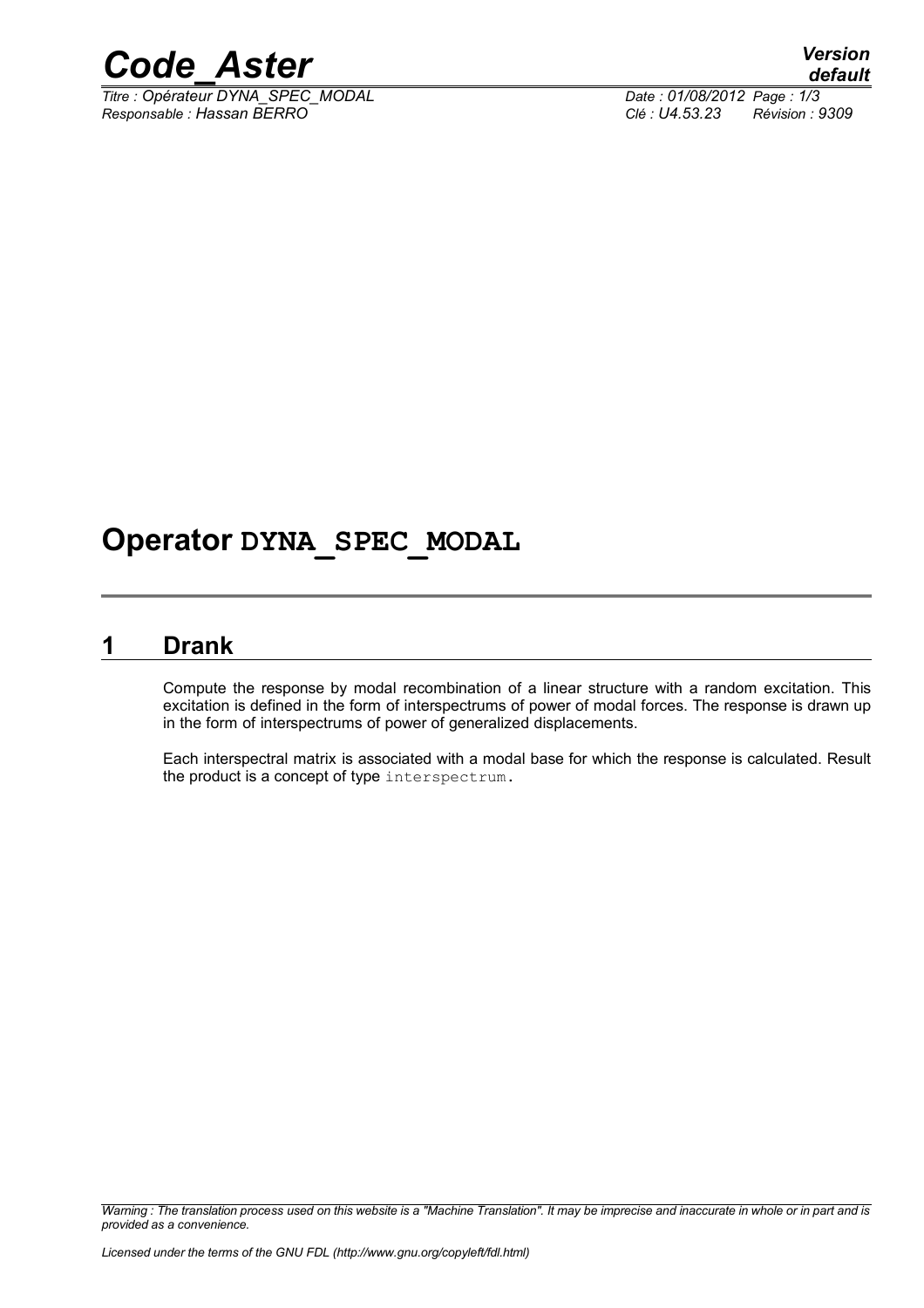# *Code\_Aster Version*

*Titre : Opérateur DYNA\_SPEC\_MODAL Date : 01/08/2012 Page : 2/3 Responsable : Hassan BERRO Clé : U4.53.23 Révision : 9309*

# *default*

### **2 Syntax**

| tinsp [interspectrum] = DYNA SPEC MODAL ( |                   |                  |
|-------------------------------------------|-------------------|------------------|
| ◆BASE ELAS FLUI=bef                       | $\mathbf{r}$      | [melasflu]       |
| ◆VITE FLUI=vitefl                         |                   | [R]              |
| $\Diamond$ PRECISION=/<br>/prec           | $1.E-3$           | [DEFAULT]<br>[R] |
| $\blacklozenge$ EXCIT= F                  |                   |                  |
| ◆INTE SPEC GENE=exc                       | $\mathbf{r}$      | [interspectrum]  |
|                                           |                   |                  |
| $\Diamond$ OPTION=/                       | "TOUT"<br>"DIAG", | [DEFAULT]        |
| <b>◊TITER=titer</b>                       | $\mathbf{r}$      | [TXM]            |
|                                           | );                |                  |

*Warning : The translation process used on this website is a "Machine Translation". It may be imprecise and inaccurate in whole or in part and is provided as a convenience.*